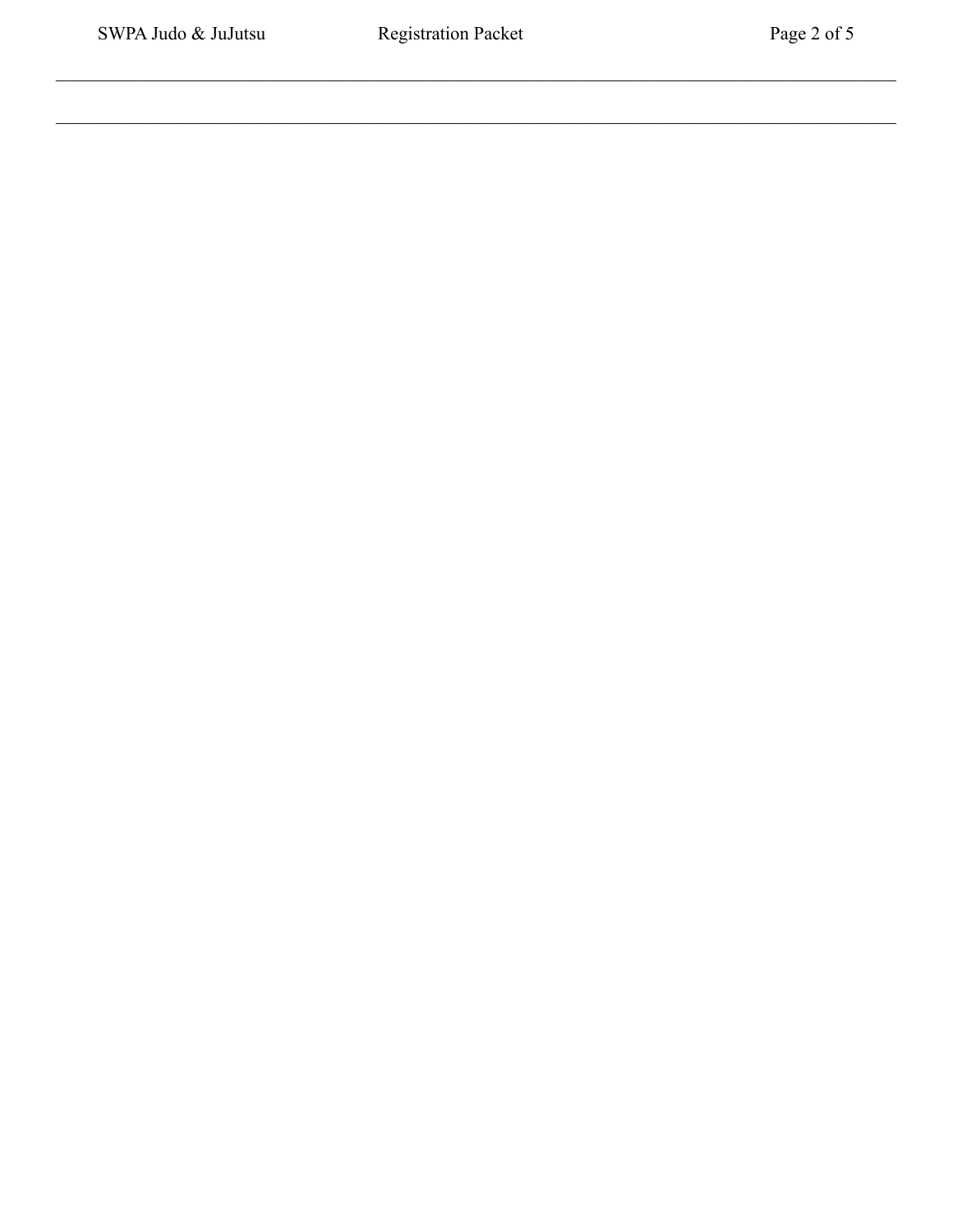### **WARNING! LIABILITY WAIVER & RELEASE FORM**

*Completion Required for All Students and Participants*

I, the same of  $\alpha$ , of,  $\alpha$  is the set of  $\alpha$ , acknowledge and fully understand that I will be engaging in a contact sport and/or activity that might result in serious illness and/or injury, including permanent disability or death, and severe social economic losses due to not only my own actions, inactions or negligence, but also to the action, inaction or negligence of others, or conditions of the premises or of any equipment used. Further, I acknowledge that there may be other risks not known to me or not reasonably foreseeable at this time. In consideration for instruction, and understanding that participation in Judo and/or JuJutsu may result in harm to me, I, on my own behalf, and on behalf of the heirs, executors, and administrators of my estate, release and forever discharge any and all rights and claims I may have or which may hereafter accrue to me or my estate against Southwestern Pennsylvania Judo, LLC, its owners, officers, instructors, members and affiliations for any and all damages which I may sustain or suffer in connection with my participation at Southwestern Pennsylvania Judo & JuJutsu, including injuries sustained or suffered while traveling to and from any event in connection with Southwestern Pennsylvania Judo, LLC.

I HAVE READ THE ABOVE WARNING, WAIVER AND RELEASE, AND UNDERSTAND THAT I GIVE UP SUBSTANIAL LEGAL RIGHTS BY SIGNING IT, AND KNOWING THIS, SIGN IT VOLUNTARILY. I AGREE TO PARTICIPATE KNOWING THE RISKS AND CONDITIONS INVOLVED AND DO SO ENTIRELY OF MY OWN FREE WILL. I AFFIRM THAT I AM AT LEAST 18 YEARS OF AGE, OR IF I AM UNDER 18 YEARS OF AGE, I HAVE OBTAINED THE REQUIRED CONSENT OF MY PARENT/GUARDIAN AS EVIDENCED BY THEIR SIGNATURE BELOW.

**\_\_\_\_\_\_\_\_\_\_\_\_\_\_\_\_\_\_\_\_\_\_\_\_\_\_\_\_\_\_\_\_\_\_\_\_\_\_\_\_\_\_\_\_\_\_\_\_\_\_\_\_\_\_\_\_\_\_\_\_\_\_\_\_\_\_\_\_\_\_\_\_\_\_\_\_\_\_\_\_\_\_\_\_\_\_\_\_\_\_\_\_\_\_\_\_\_\_\_\_**

**PARTICIPANT** *(Print Name)* **SIGNATURE DATE**

#### **FOR PARENTS/GUARDIANS OF PARTICIPANTS OF MINORITY AGE**

(UNDER 18 AT TIME OF REGISTRATION)

THIS IS TO CERTIFY THAT I, AS PARENT/GUARDIAN WITH LEGAL RESPONSIBILITY FOR THIS PARTICIPANT, DO CONSENT AND AGREE TO HIS/HER RELEASE, AS PROVIDED ABOVE, OF ALL THE RELEASEES, AND, FOR MYSELF, MY HEIRS, ASSIGNS, AND NEXT OF KIN, I RELEASE AND AGREE TO INDEMNIFY AND HOLD HARMLESS THE RELEASEES FROM ANY AND ALL LIABILITIES INCIDENT TO MY MINOR CHILD'S INVOLVEMENT OR PARTICIPATION IN THIS PROGRAM AS PROVIDED ABOVE, EVEN IF ARISING FROM THEIR NEGLIGENCE, TO THE FULLEST EXTENT PERMITTED BY LAW. I HAVE INSTRUCTED THE MINOR PARTICIPANT AS TO THE ABOVE WARNING AND CONDITIONS AND THEIR RAMIFICATIONS.

**Parent/ Guardian** *(Print Name)* **Parent/Guardian SIGNATURE DATE**

**Minor Participants Name AGE**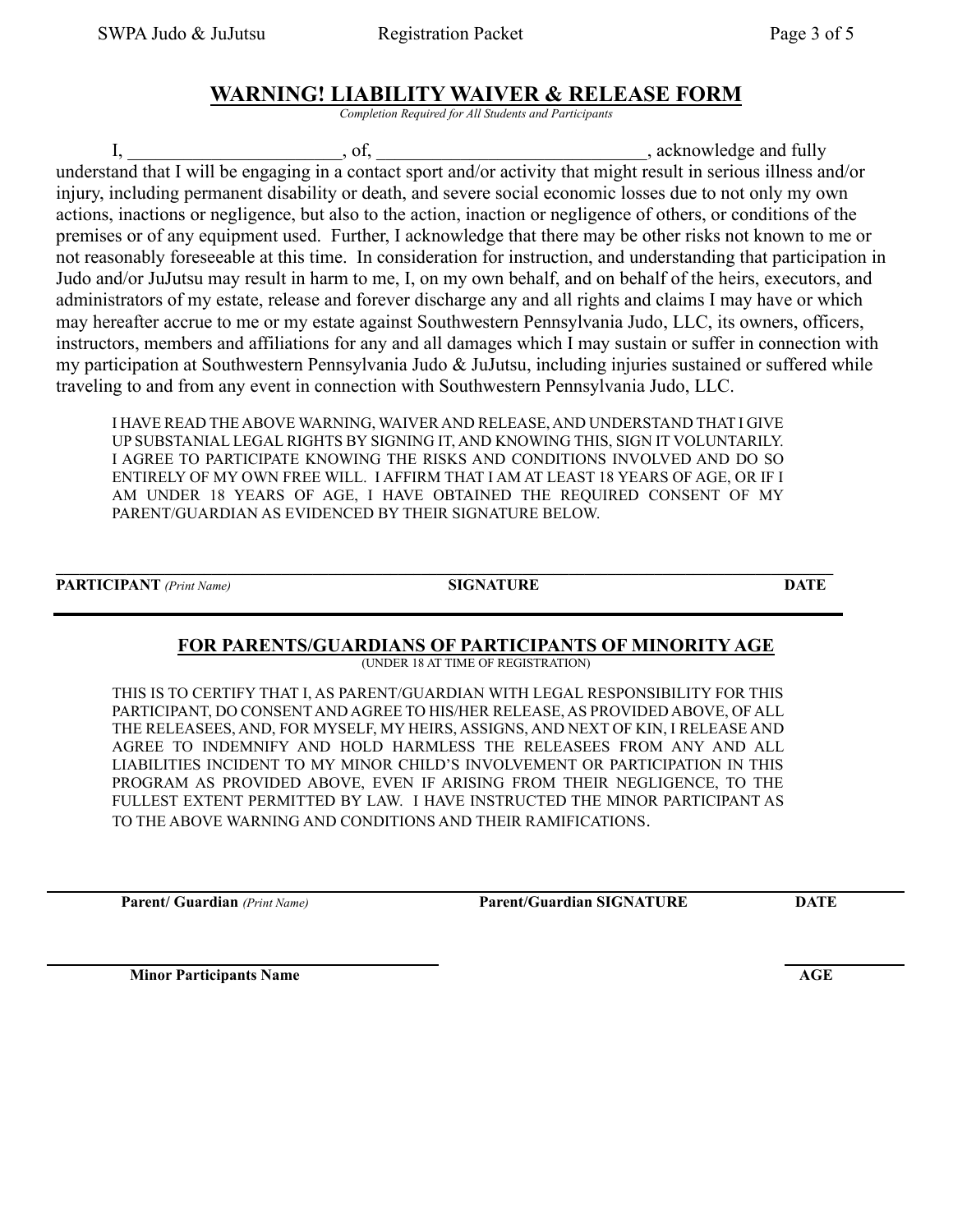### **Emergency Information**

| 1st EMERGENCY CONTACT:                                                                                                                |                                                                     |                                                                                                                                         |  |
|---------------------------------------------------------------------------------------------------------------------------------------|---------------------------------------------------------------------|-----------------------------------------------------------------------------------------------------------------------------------------|--|
| <b>NAME:</b><br><u> 1989 - Johann Barn, mars ann an t-Amhainn an t-Amhainn an t-Amhainn an t-Amhainn an t-Amhainn an t-Amhainn an</u> | <b>RELATIONSHIP:</b><br><u> 1990 - Jan Barbara Barat III, marka</u> | <b>PHONE#:</b><br><u> a shekara ta 1999 a shekara ta 1991 a shekara ta 1991 a shekara ta 1991 a shekara ta 1991 a shekara ta 1991 a</u> |  |
| 2 <sup>ND</sup> EMERGENCY CONTACT:                                                                                                    |                                                                     |                                                                                                                                         |  |
| <b>NAME:</b><br><u> 1990 - John Stone, amerikansk politiker (</u>                                                                     | <b>RELATIONSHIP:</b><br><u> 1990 - Johann Barbara, martin a</u>     | <b>PHONE#:</b>                                                                                                                          |  |
| 3RD EMERGENCY CONTACT:                                                                                                                |                                                                     |                                                                                                                                         |  |
| <b>NAME:</b><br><u> Liste de la construcción de la construcción de la construcción de la construcción de la construcción de la c</u>  | <b>RELATIONSHIP:</b>                                                | <b>PHONE#:</b>                                                                                                                          |  |
| MEDICAL INSURANCE CARRIER(s):                                                                                                         |                                                                     |                                                                                                                                         |  |
| <b>IDENTIFICATION</b> #(s):                                                                                                           | GROUP $#(s)$ :                                                      | the contract of the contract of the contract of the contract of the contract of the contract of the contract of                         |  |
|                                                                                                                                       |                                                                     |                                                                                                                                         |  |

#### **Medical/Health**

(Circle all that apply)

Diseases of the heart and arteries Abnormal ECG High blood pressure Angina pectoris (chest pains) Epilepsy Stroke Anemia Abnormal chest X-ray Cancer Asthma or other lung disease Orthopedic or musculo-skeletal problems Diabetes Bleeding disorders Communicable diseases that can be transmitted through blood or other body fluids

**Please explain any checked items above and any recommendations your doctor has made regarding vigorous exercise**.

 $\mathcal{L}_\mathcal{L} = \mathcal{L}_\mathcal{L} = \mathcal{L}_\mathcal{L} = \mathcal{L}_\mathcal{L} = \mathcal{L}_\mathcal{L} = \mathcal{L}_\mathcal{L} = \mathcal{L}_\mathcal{L} = \mathcal{L}_\mathcal{L} = \mathcal{L}_\mathcal{L} = \mathcal{L}_\mathcal{L} = \mathcal{L}_\mathcal{L} = \mathcal{L}_\mathcal{L} = \mathcal{L}_\mathcal{L} = \mathcal{L}_\mathcal{L} = \mathcal{L}_\mathcal{L} = \mathcal{L}_\mathcal{L} = \mathcal{L}_\mathcal{L}$ 

 $\mathcal{L}_\mathcal{L} = \mathcal{L}_\mathcal{L} = \mathcal{L}_\mathcal{L} = \mathcal{L}_\mathcal{L} = \mathcal{L}_\mathcal{L} = \mathcal{L}_\mathcal{L} = \mathcal{L}_\mathcal{L} = \mathcal{L}_\mathcal{L} = \mathcal{L}_\mathcal{L} = \mathcal{L}_\mathcal{L} = \mathcal{L}_\mathcal{L} = \mathcal{L}_\mathcal{L} = \mathcal{L}_\mathcal{L} = \mathcal{L}_\mathcal{L} = \mathcal{L}_\mathcal{L} = \mathcal{L}_\mathcal{L} = \mathcal{L}_\mathcal{L}$